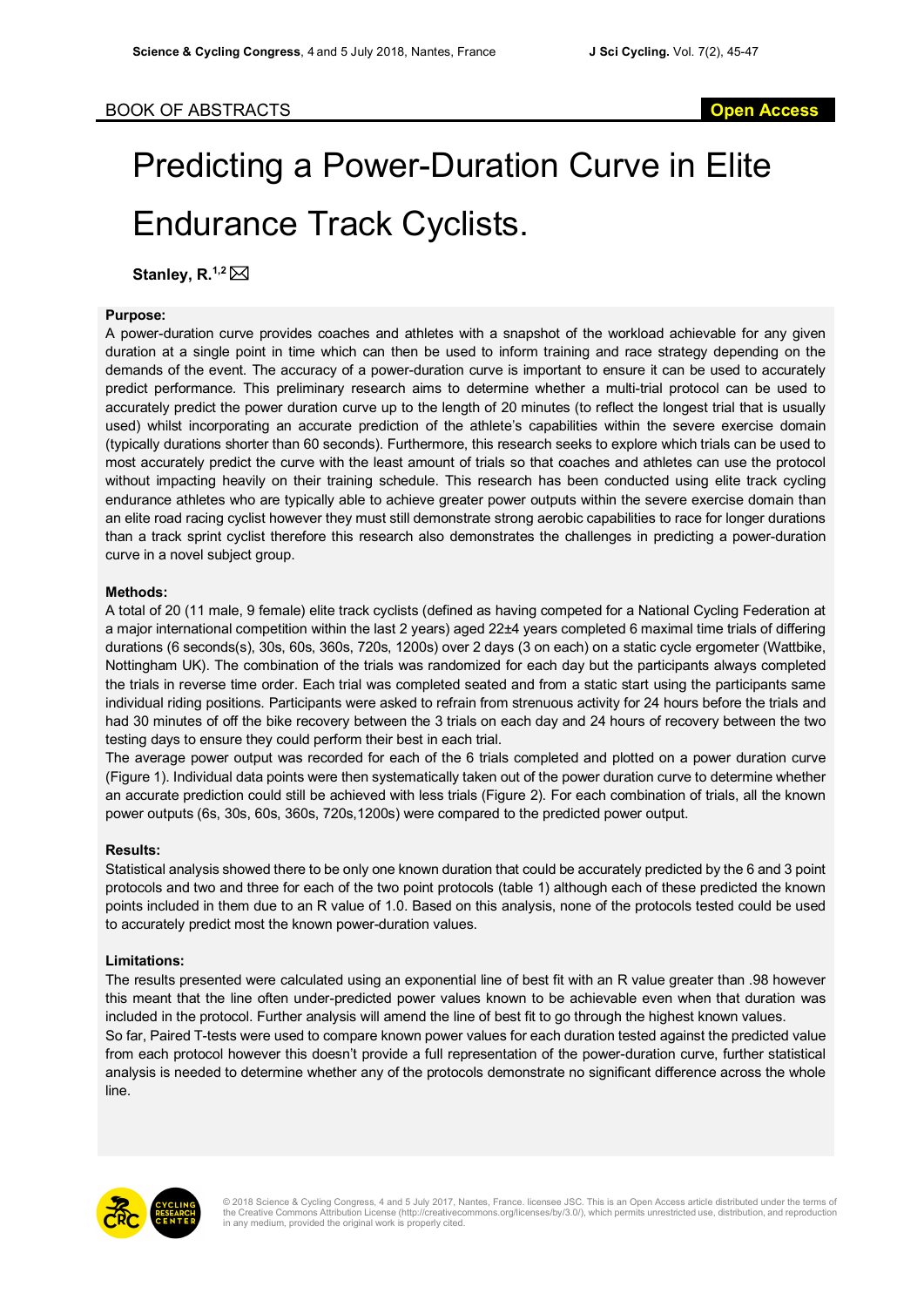

Figure 1. Power-duration curve predicted using 6 maximal time trials over a 2-day period.



**Figure 2.** Power-duration curves predicted from the same data set using 2,3,4 and 6 data points.

|                        |      | Protocol     |        |        |        |        |
|------------------------|------|--------------|--------|--------|--------|--------|
|                        |      | <b>Black</b> | Green  | Yellow | Red    | Blue   |
| $\overline{S}$<br>Time | 6    | 0.0005       | 0.0005 | 0.0005 | 0.0005 | 0.0005 |
|                        | 30   | 0.0005       | 0.0005 | 0.0005 | 0.0005 | 0.0005 |
|                        | 60   | 0.0005       | 0.002  | 0.0005 | 0.333  | 0.0005 |
|                        | 360  | 0.0005       | 0.0005 | 0.0005 | 0.583  | 0.139  |
|                        | 720  | 0.317        | 0.544  | 0.811  | 0.0005 | 0.817  |
|                        | 1200 | 0.0005       | 0.0005 | 0.0005 | 0.0005 | 0.355  |

| <b>Protocol Key</b> |                  |  |  |
|---------------------|------------------|--|--|
| <b>Black</b>        | All <sub>6</sub> |  |  |
| Green               | 6 3 6 12 0 0     |  |  |
|                     | 30 360           |  |  |
| Yellow              | 1200             |  |  |
| Red                 | 660              |  |  |
| Blue                | 360 1200         |  |  |